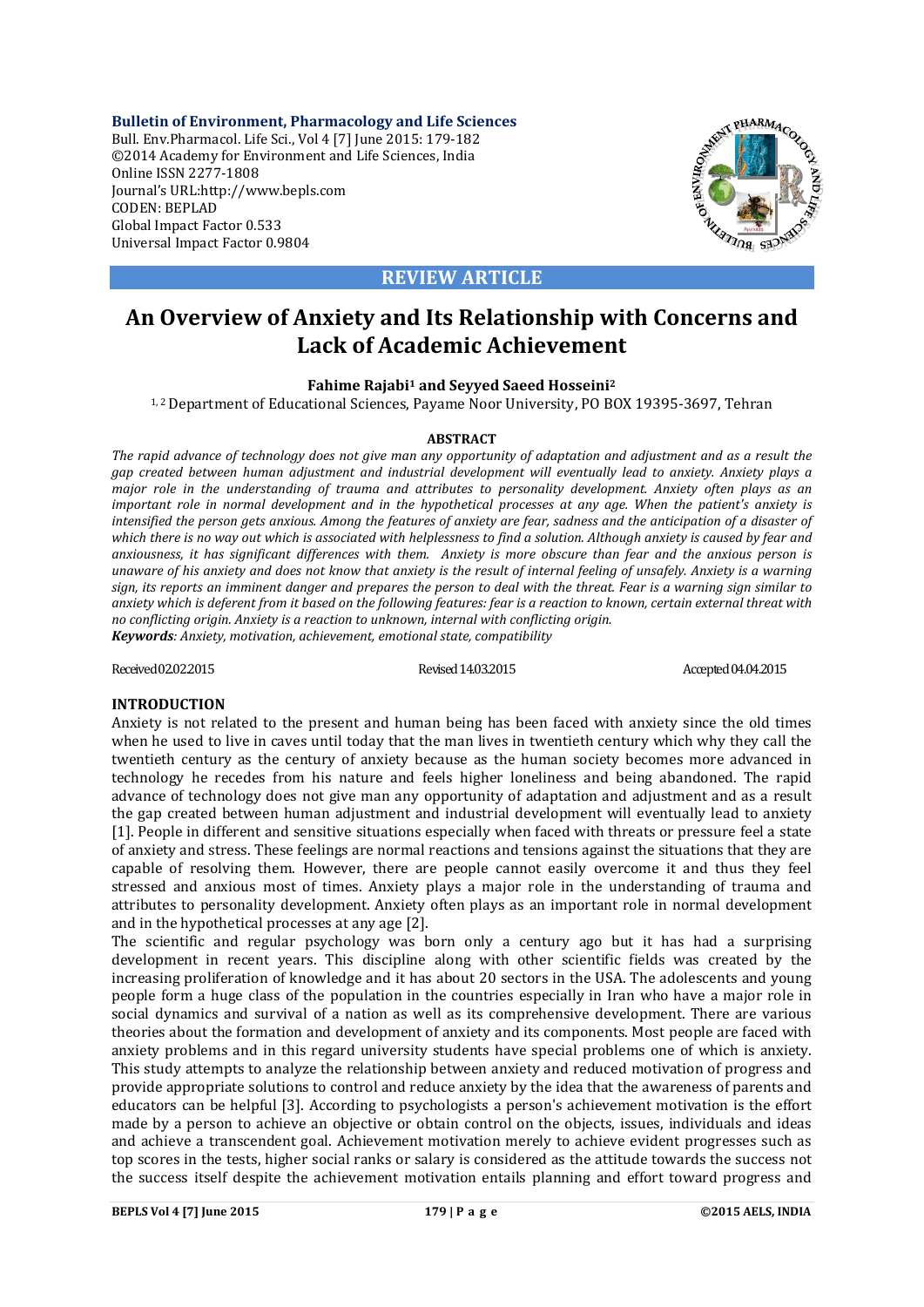#### **Rajabi and Hosseini**

perfection. Achievement motivation may cover a wide range of activities and becomes evident in various areas and jobs [4]. Atkinson is one of the researchers who has suggested the achievement motivation with a new paradigm. He considers achievement motivation as a combination of: "hope of success, fear of failure".

Achievement-oriented behavior is subject to the combination of these two components: Atkinson tried to express his theory with signs and mathematical equations. The issue of achievement motivation and its relationship with the success is an enduring discussion. Because of the importance of this subject, the present study under the title of "analyzing the relationship between achievement motivation and anxiety" attempts to answer the question that whether there is a relationship between achievement motivation and anxiety of male and female students [5]. When it is felt that the person has a weak prediction of the possible risk about the basis of which s/he has no understanding, there appears impossible to describe situations associated with physical difficulties. Anxiety is an unpleasant and vague emotional state characterized by varying degrees of fear and stress. In other words anxiety is a painful mental distress caused by the prediction of a threat in the future. In general, the purpose of anxiety is an unpleasant excitement expressed by terms such as fear, worry, stress, excitement and … and all of us as human being experience some degree of it occasionally. American famous psychoanalyst Carl Horta known as the founder of the theory of anxiety in the interpretation of human personality writes: Basic Anxiety is any social situation that makes the person feel panic [6].

Freud believed that anxiety is the basis for all neurological disorders. According to Freud is a sense of concern that people are equipped with to deal with an accident or risk. He summarized anxiety in three types:

- 1) Objective anxiety
- 2) Neurotic anxiety
- 3) Moral anxiety

## **TEST ANXIETY**

A person with test anxiety has a vague sense of stress and unrest and fatigue as well as disturbed sleep. Such a person is constantly worried about the possible problems which reduces his concentration and makes decision-making hard for him. We are all familiar with the students that despite talent and motivation to learn and a lot of practice and constant review of the books suddenly shockingly fail in their exams [7]. The cause of this problem is the fear of examination which is called test anxiety in the psychology which is a common phenomenon of education, closely related to the educational performance of children and adolescents. Anxiety test is a certain type of anxiety about the assessment of the individual's mental abilities. Test anxiety is a common character of among all young people. Most students actually suffer from test anxiety. Perhaps the smart students who always get A score feel more anxiety than the students with lower than average ability. In general we can say that even in the case of students with moderate mental ability anxiety affect their academic progress considerably [8].

Research has shown that anxious students tend to do their assignments earlier and that is why they have errors in their exams and assignments. These people despite their internal desire which is to do their homework without any error, make more mistakes and they repeat with themselves that I have low intelligent quotient and I cannot pass this exam of obtain a good score, I am dumb and I cannot remember the answer to this question. I will never be able to progress and all of these thoughts distract the person. Sarson defines test anxiety as a type of mental preoccupation identified by self-awareness, self-skepticism and low self esteem. These cognitive activities affect overt behaviors and psychological reactions which are psychological reactions affected by the experience of the person [9, 10].

### **Personal traits of an anxious person**

Anxiety in people creates signs the most important ones of which include: stress, high body temperature, irregular breathing, in some cases, feeling trouble, fright, palpitations and sleep disorders. In chronic anxiety seizures, severe tremors, dizziness, weakness, numbness, unconsciousness and coma associated with physiological changes such as sweating, muscle tension and more blood flows to the muscles which depend on the assessment of the person about the threat. The behavior of an anxious man is like a stressed person. The stressed or anxious man might hide his wordiness and aggravate it r s/he might divulge it or talk about it and attract attention and sympathy or in moderate conditions it might appear as depression, hyperirritability, nervousness, anger and restlessness. One of the characteristic symptoms of anxiety is labor-intensiveness or lousiness. Anxiety is undoubtedly a sign of maladjustment in people. A study was conducted under the supervision of her Dr. Navabinejad on this area that confirms the mentioned characteristics of an anxious person. Kaplan & Saduk consider Anxiety patterns different and they believe that some patients have cardiovascular symptoms. They have Fast heartbeat and sweating as well as gastrointestinal symptoms. They have symptoms such as nausea, vomiting, abdominal pain,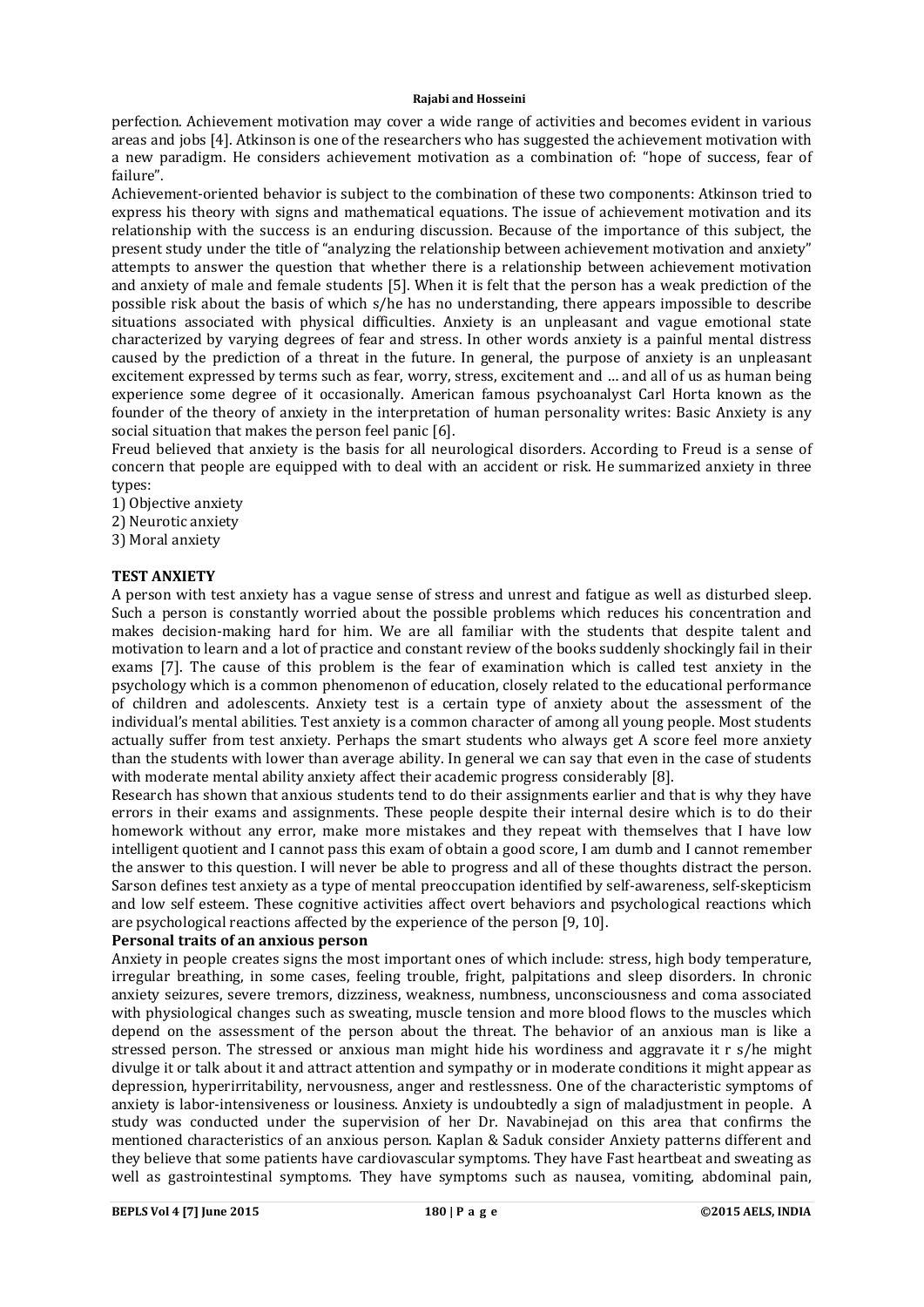#### **Rajabi and Hosseini**

feeling of vacuum within the abdomen or intestinal gas or diarrhea; some of them have frequent urination and other cases suffer from shallow breathing and chest tightness [11].

All of the above symptoms are visceral reactions. However, in some patients, muscle tension appears which leads to complaints of stiffness and spasms, headache and twisting neck. In the handbook of psychiatry it is written about the features of the anxious person that he is always worry about minor problems in vain and welcomes problems half-way and predicts the problems anxiously. He is always worried about the events before their occurrence. He always needs to be ensured about himself and everything else he feels distressed about.

# **THE RELATIONSHIP BETWEEN ANXIETY, CONFLICT AND FAILURE**

A student feels high anxiety while responding to the exam questions. This anxiety keeps his from focusing on the questions (the problem of failure of focus) and makes min doubt about his ability to answer the questions and at the same time it leads to the emergence of a series of adverse physiological reactions (such as increased heart rate, dry mouth, increased sweating) and imposes additional stress and all mentioned factors are barriers to proper information processing and recall what he has learned [12]. A Student who is anxious about the test by reflecting on ways and means to avoid the test tries to find an excuse to postpone the examination and suffers from a conflict. He probably realizes that his anxiety was so involved in his performance that causes a conflict in him which in turn leads to his failure to obtain a good mark. As mentioned, the anxiety is a common feature in young people. All students actually suffer from test anxiety. Maybe the students who get good marks are more anxious than the lower-average students. In general we can say that even in the case of students with moderate mental abilities anxiety is significantly involved in the development of their education. The best way to cope with this problem is useful advice sessions. Many studies in this field as well as the author's experience show that individual and group counseling sessions have had significant results [8].

## **The relationship between anxiety with stress and lack of academic progress**

Students with high anxiety levels are more distracted than their classmates who have a low level of anxiety and they are dissatisfied with themselves and fell distressed. The main reason for this reduction in performance is that they cannot focus on the tasks and they are subject to irrelevant thoughts that keep them from progress. When the patient's anxiety is intensified the person gets anxious. Among the features of anxiety are fear, sadness and the anticipation of a disaster of which there is no way out which is associated with helplessness to find a solution. Although anxiety is caused by fear and anxiousness, it has significant differences with them. Anxiety is more obscure than fear and the anxious person is unaware of his anxiety and does not know that anxiety is the result of internal feeling of unsafely or an external situation that he related his fear to. Anxiety such as concern is caused by imagination, but at the same time it differs from it based on two factors:

The concern is related to a special occasion such as exams and financial problems while anxiety is a generalized emotional state. Concern is about concrete problems, whereas anxiety is the result of a mental problem. In this context, Freud says: Objective anxiety and neurosis anxiety are different as the first one is the realistic respond to external risk and the second one is the anxiety which is rooted in inner unconscious conflict. In anxiety neurosis such as conflict is an unconscious process, so one does not know the cause of stress. Many psychologists still consider a valid distinction between fear and anxiety and Kaplan & Saduk regarding the difference between fear and anxiety mention: Anxiety is a warning sign, its reports an imminent danger and prepares the person to deal with the threat. Fear is a warning sign similar to anxiety which is deferent from it based on the following features: fear is a reaction to known, certain external threat with no conflicting origin. Anxiety is a reaction to unknown, internal with conflicting origin [2].

## **FOUR CATEGORIES OF ANXIETY**

Anxiety can be classified into four types; each has its own characteristics including:

- 1. Anxiety caused by troubles in a dangerous status or condition which is out of control such as losing a job or social status, and so on.
- 2. Anxiety caused by interaction with individual or other people that the person does not feel comfortable with of fails to predict their reaction.
- 3. Anxiety about the concept of absolute time, including the situation that the individual has to accomplish a given task before the end of time and the anxiety that time is passing and it might happen at this place.
- 4. Stress or anxiety related to an incident or event that will happen regardless of the basis for which is the basis for the temporary anxiety.